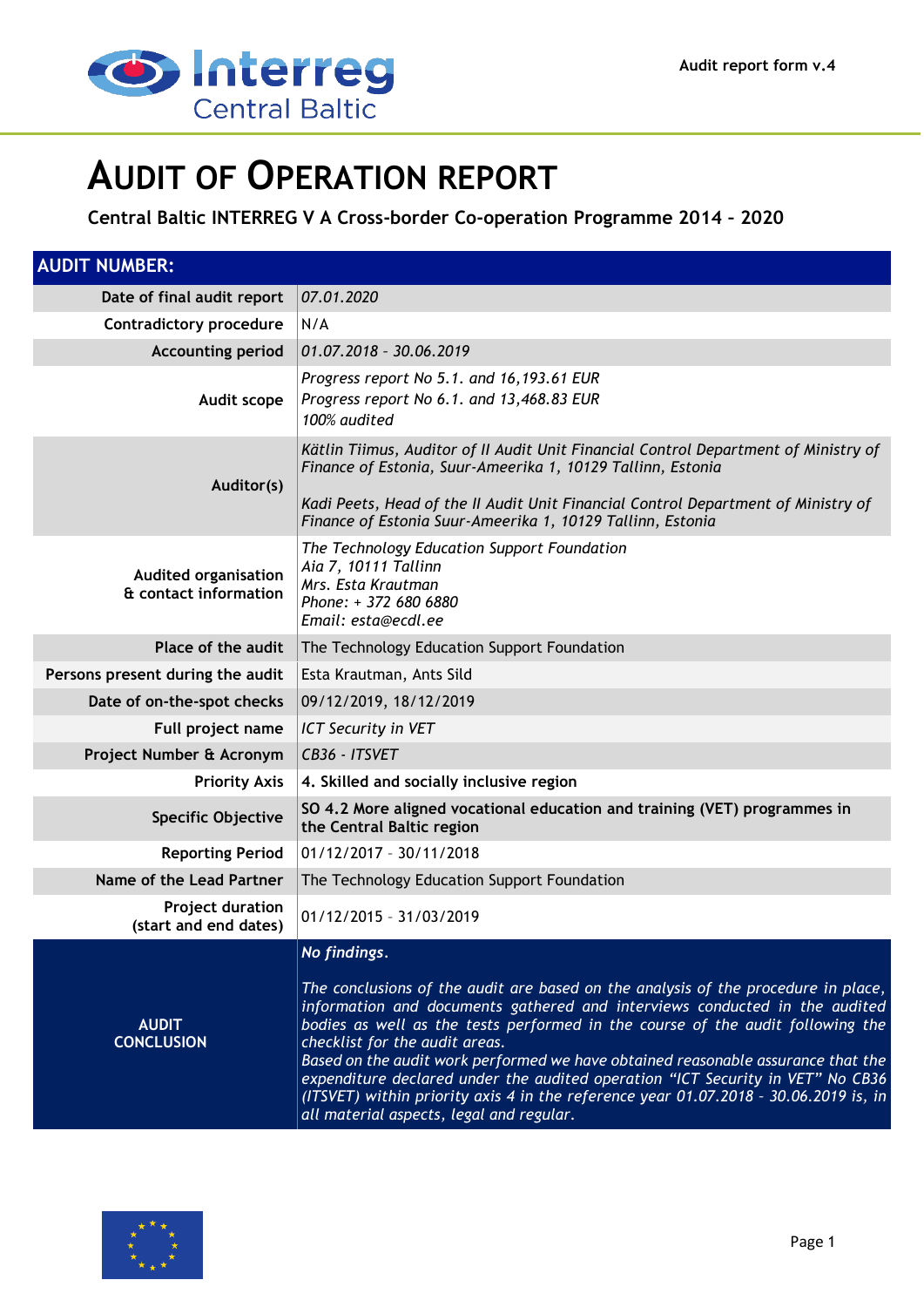

# **PART 1 – AUDIT SCOPE**

According to Article 127 of Regulation (EU) No 1303/2013 the audit authority is responsible to carry out audits of operations on the basis of supporting documents constituting the audit trail and verify the legality and regularity of expenditure declared to the Commission, including the following aspects:

- a) that the operation was selected in accordance with the selection criteria for the Operational Programme, was not physically completed or fully implemented before the beneficiary submitted the application for funding under the Operational Programme, has been implemented in accordance with the approval decision and fulfilled any conditions applicable at the time of the audit concerning its functionality, use, and objectives to be attained;
- b) that the expenditure declared to the Commission corresponds to the accounting records and that the required supporting documentation demonstrates an adequate audit trail;
- c) that for expenditure declared to the Commission determined in accordance with Articles 67(1)(b) and (c) and 109 of Regulation (EU) No 1303/2013 and Article 14(1) of Regulation (EU) No 1304/2013, outputs and results underpinning payments to the beneficiary have been delivered, participant data or other records related to outputs and results are consistent with the information submitted to the Commission and that the required supporting documentation demonstrates an adequate audit trail.

Audit was conducted during the period: 28.10.2019 – 07.01.2020

# **PART 1.1 - Limitation of scope**

*There were no limitations of the scope.*

# **PART 1.2 – AUDIT METHODOLOGY**

The audit is carried out in compliance with international accepted auditing standards and the audit strategy, which is approved by the audit authority and group of auditors representing each Central Baltic INTERREG VA Programme Member State.

The audit process comprises of three stages:

## **a) Preparation and planning of the audit**

In this stage legal regulations and other documentation, including from the management verification ex Regulation (EU) No 1299/2013, Article 23(4), needed for familiarising with the selected operations were collected and analysed. Also, interviews or checklists sent if needed for the planning of the audit, familiarising with the functioning of the system, project files structure, the objectives and the status of implementation of the operations, the risk encountered during the implementation as well as those inherent to the type of operations.

## **b) Fieldwork**

At this stage a whole range of interviews with responsible staff were conducted, documents were gathered and testing was performed. In order to attain the audit objectives during the audit we tested all applicable audit areas. We performed the audit using the checklists for the several audit areas which enabled us to verify the requirements laid down in European and national legislation.

With the aim to attain the audit objectives, the fieldwork was carried out including on the spot visits on 09/12/2019 and 18/12/2019.

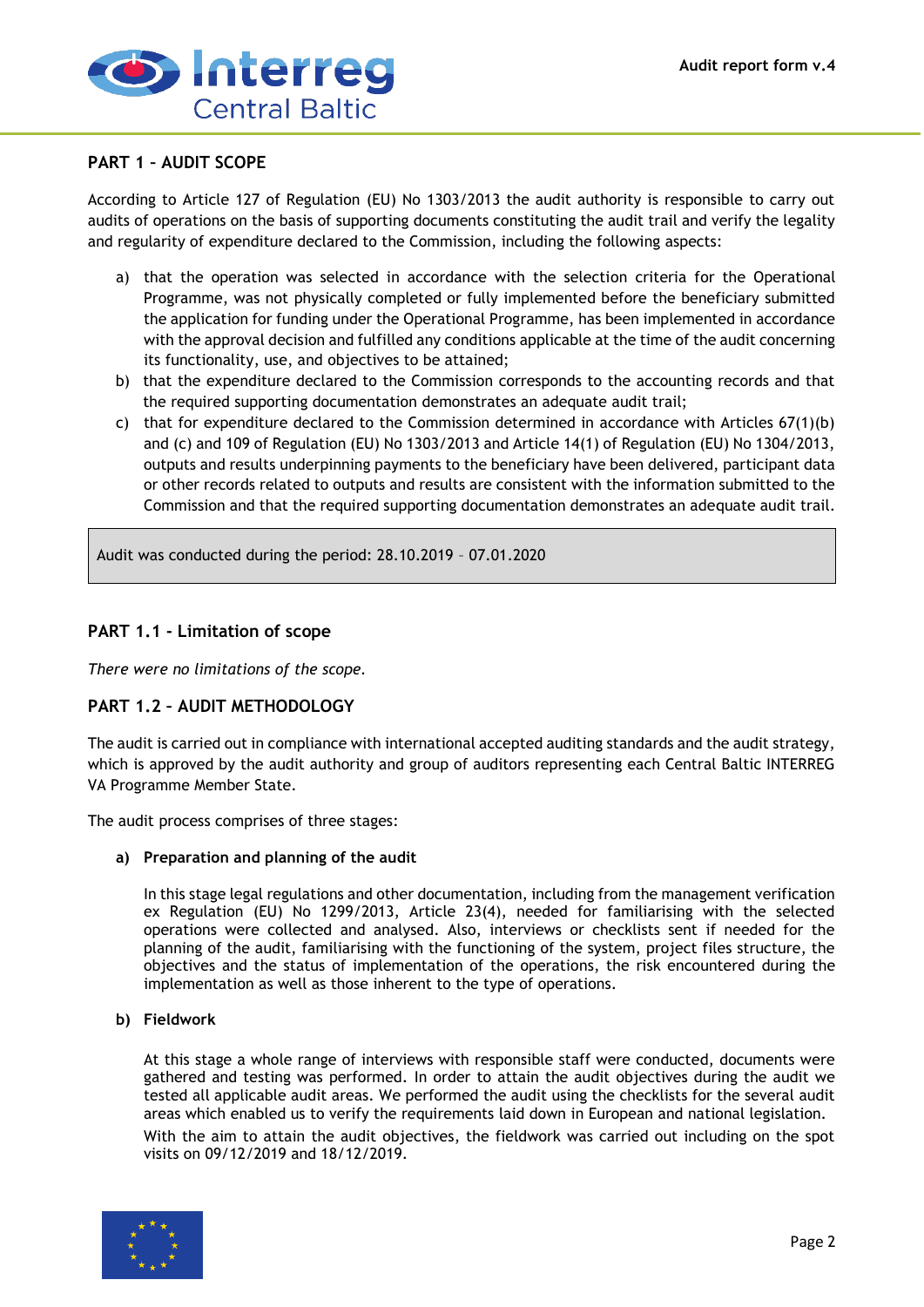

# **c) Reporting**

This stage encompassed activities related to the preparation of the Final Report. As there were no findings, the Draft Report was not sent to the auditee.

Final report: 07.01.2020

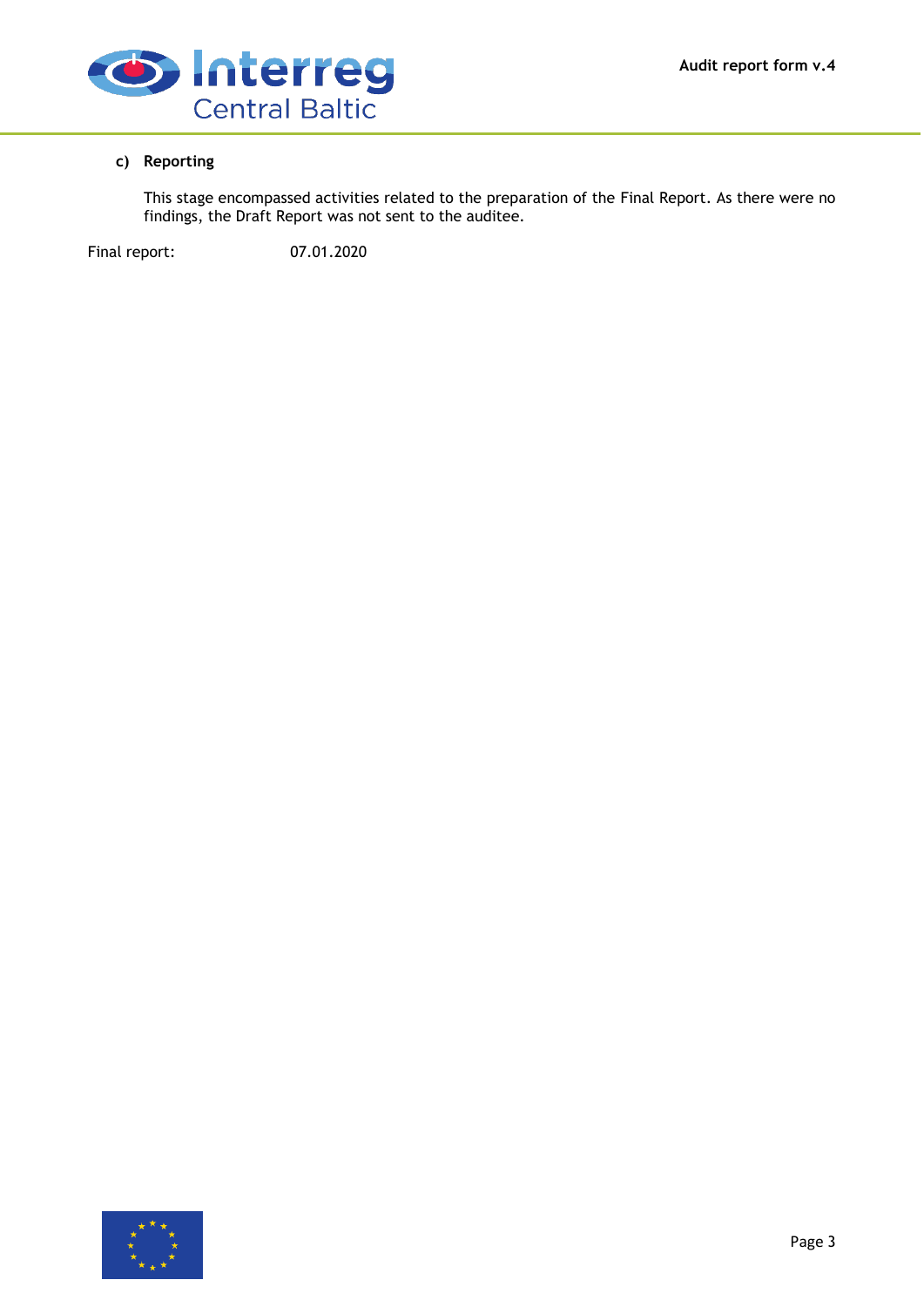

# **PART 2 – FINANCIAL DATA OF OPERATION**

| PART 2.1 - BUDGET $(E)$                    |                             |      |                                |      |                                |      |
|--------------------------------------------|-----------------------------|------|--------------------------------|------|--------------------------------|------|
| <b>Audited Partners</b><br>approved budget | Granted in<br>total for the | %    | <b>Payments</b><br>included in | %    | <b>Payments</b><br>included in | %    |
|                                            | partner                     |      | the payment<br>claim 5.1       |      | the payment<br>claim 6.1       |      |
| <b>ERDF</b>                                | € 95,281.93                 | 85%  | € 13,764.57                    | 85%  | € 11,448.51                    | 85%  |
| <b>Public funding (total)</b>              | € 0.00                      | 0%   | $\epsilon$ 0.00                | 0%   | € 0.00                         | 0%   |
| <b>Private funding</b>                     | € 16,814.46                 | 15%  | € 2,429.04                     | 15%  | € 2,020.32                     | 15%  |
| <b>Income</b>                              | $\epsilon$ 0.00             | 0%   | $\epsilon$ 0.00                | 0%   | € 0.00                         | 0%   |
| <b>TOTAL PARTNER BUDGET</b>                | € 112,096.39                | 100% | € 16,193.61                    | 100% | € 13,468.83                    | 100% |

| Audited expenditure (according to the Sample, report 5.1) |                                 |                             |                        |
|-----------------------------------------------------------|---------------------------------|-----------------------------|------------------------|
|                                                           |                                 | <b>Total amount audited</b> | Ineligible detected in |
|                                                           |                                 | (combining                  | audit scope            |
|                                                           | <b>Budget Line</b>              | milestones)                 |                        |
|                                                           | Staff costs                     | € 14,081,40                 | $\epsilon$ 0.00        |
| 2.                                                        | Office and administration       | $E$ 2,112.21                | $\epsilon$ 0.00        |
| 3.                                                        | Travel and accommodation        | € 0.00                      | $\epsilon$ 0.00        |
| 4.                                                        | External expertise and services | € 0.00                      | € 0.00                 |
| 5.                                                        | Equipment                       | € 0.00                      | $\epsilon$ 0.00        |
| 6.                                                        | Infrastructure and works        | € 0.00                      | $\epsilon$ 0.00        |
| <b>Total amount audited</b><br>€ 0.00<br>€ 16,193.61      |                                 |                             |                        |

| Audited expenditure (according to the Sample, report 6.1) |                                                      |                             |                 |  |
|-----------------------------------------------------------|------------------------------------------------------|-----------------------------|-----------------|--|
|                                                           |                                                      | <b>Total amount audited</b> | Ineligible      |  |
|                                                           |                                                      | (combining                  |                 |  |
|                                                           | <b>Budget Line</b>                                   | milestones)                 |                 |  |
| 1.                                                        | Staff costs                                          | € 11,661.82                 | € 0.00          |  |
| 2.                                                        | Office and administration                            | € 1,749.27                  | $\epsilon$ 0.00 |  |
| 3.                                                        | Travel and accommodation                             | € 57.74                     | $\epsilon$ 0.00 |  |
| 4.                                                        | External expertise and services                      | $\epsilon$ 0.00             | $\epsilon$ 0.00 |  |
| 5.                                                        | Equipment                                            | $\epsilon$ 0.00             | $\epsilon$ 0.00 |  |
| 6.                                                        | Infrastructure and works                             | $\epsilon$ 0.00             | $\epsilon$ 0.00 |  |
|                                                           | <b>Total amount audited</b><br>€ 13,468.83<br>€ 0.00 |                             |                 |  |

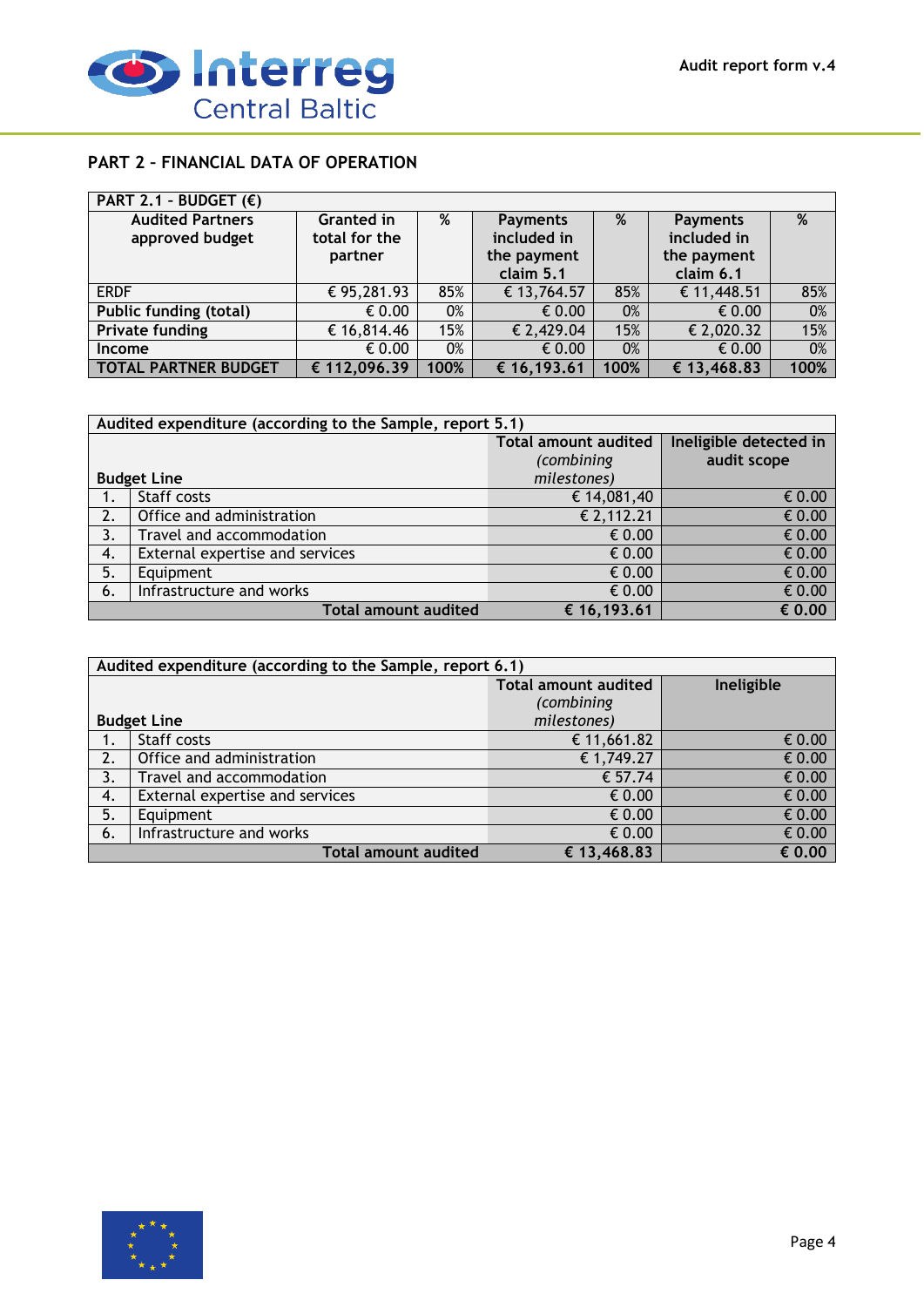

# **PART 3 – FINDINGS AND RECOMMENDATIONS**

# **PART 3.1 GENERAL**

During the audit we identify and document audit findings. We categorise these findings by reference to the level of importance. The categories which we use to classify our findings are as follows:

| Major | Findings which have a financial impact above EUR 250 (ERDF) or any other high-<br>risk deficiencies.                                                                                      |
|-------|-------------------------------------------------------------------------------------------------------------------------------------------------------------------------------------------|
| Minor | Findings for which action should be taken to ensure full compliance but have a<br>limited financial impact (below EUR 250 (ERDF), no financial consequences or<br>no high-risk character. |

All audit findings are reported in the final audit report, even if the Member States participating in the Programme may decide that neither the lead beneficiary nor the Programme's MA is obliged to recover an amount unduly paid which does not exceed EUR 250, per operation and accounting year, not including interest, in contribution from the Funds and the EMFF, as all the irregular amounts detected are to be taken into account for the calculation of the annual Total Error Rate of the Programme.

# **PART 3.2 FINDINGS AND RECOMMENDATIONS PER BUDGET LINE**

In this paragraph the findings and recommendations per audit area are included

#### **No findings**